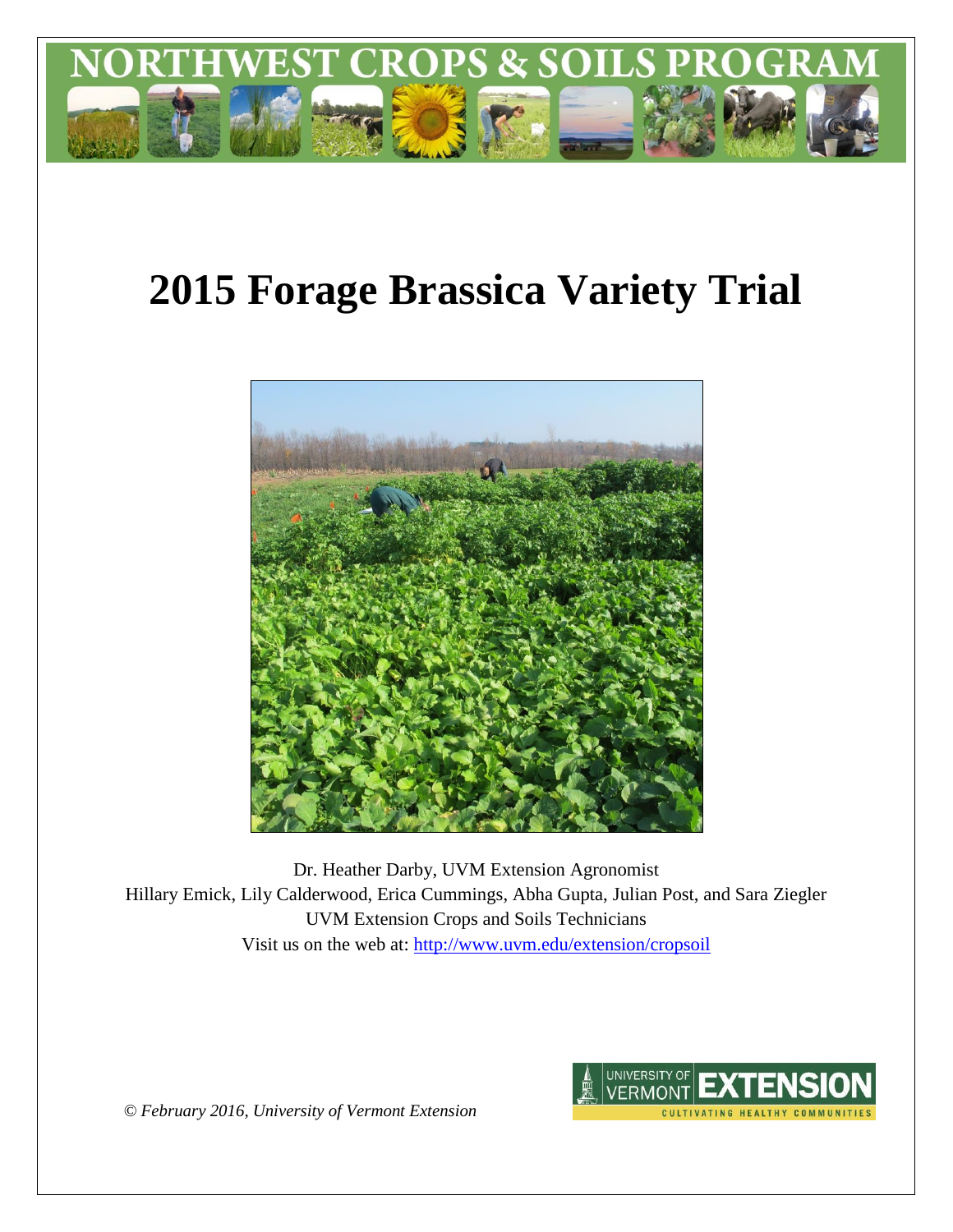#### **2015 FORAGE BRASSICA VARIETY TRIAL Dr. Heather Darby, University of Vermont Extension [Heather.Darby\[at\]uvm.edu](mailto:heather.darby@uvm.edu?subject=2012%20Forage%20Brassica%20Report)**

Forage brassicas can provide a near-concentrate type diet late in the grazing season. This allows for an extra grazing opportunity after summer annuals are harvested or to supplement perennial cool season pasture during the fall months. These crops can provide a high-quality feed in a short period of time, fitting well into rotations of other crops, extending the grazing season, and reducing reliance on expensive commercial feed inputs. In 2015, the University of Vermont's Northwest Crops & Soils Program conducted a forage brassica variety trial to evaluate yield and quality of this annual crop.

# **MATERIALS AND METHODS**

In 2015, a variety trial was conducted at Borderview Research Farm in Alburgh, VT, in order to evaluate twelve forage brassica varieties (Table 1, Figure 1). Seven brassica varieties had been grown successfully in previous trials, and five additional brassica varieties were added to this year's trial.

| <b>Variety</b>     | <b>Species</b>  |
|--------------------|-----------------|
| <b>AC</b> Pennent  | Mustard         |
| Appin              | Turnip          |
| <b>Barkant</b>     | Turnip          |
| <b>Barsica</b>     | Rape            |
| Bonar              | Rape            |
| Daikon             | Radish          |
| <b>Dwarf Essex</b> | Rape            |
| Kestrel            | Kale            |
| <b>Major Plus</b>  | Swede           |
| Purple Top         | Turnip          |
| T-Raptor           | Brassica hybrid |
| Vivant             | Brassica hybrid |

|  |  | Table 1. Forage brassica varieties, 2015. |  |
|--|--|-------------------------------------------|--|
|  |  |                                           |  |



**Figure 1. Appin turnip just before harvest.**

The seedbed at Borderview Research Farm was prepared using standard local practices, including incorporating previous crop residue with a moldboard plow and finishing with disk and drag harrows (Table 2). Liquid manure was applied at a rate of  $6000$  gallons  $ac^{-1}$ . The soil was a Benson silt loam. The experimental design was a randomized complete block with four replications. Each plot was 5' by 20', and a Great Plains grain drill was used to plant brassicas at a rate of 6 lbs per acre on 17-Aug.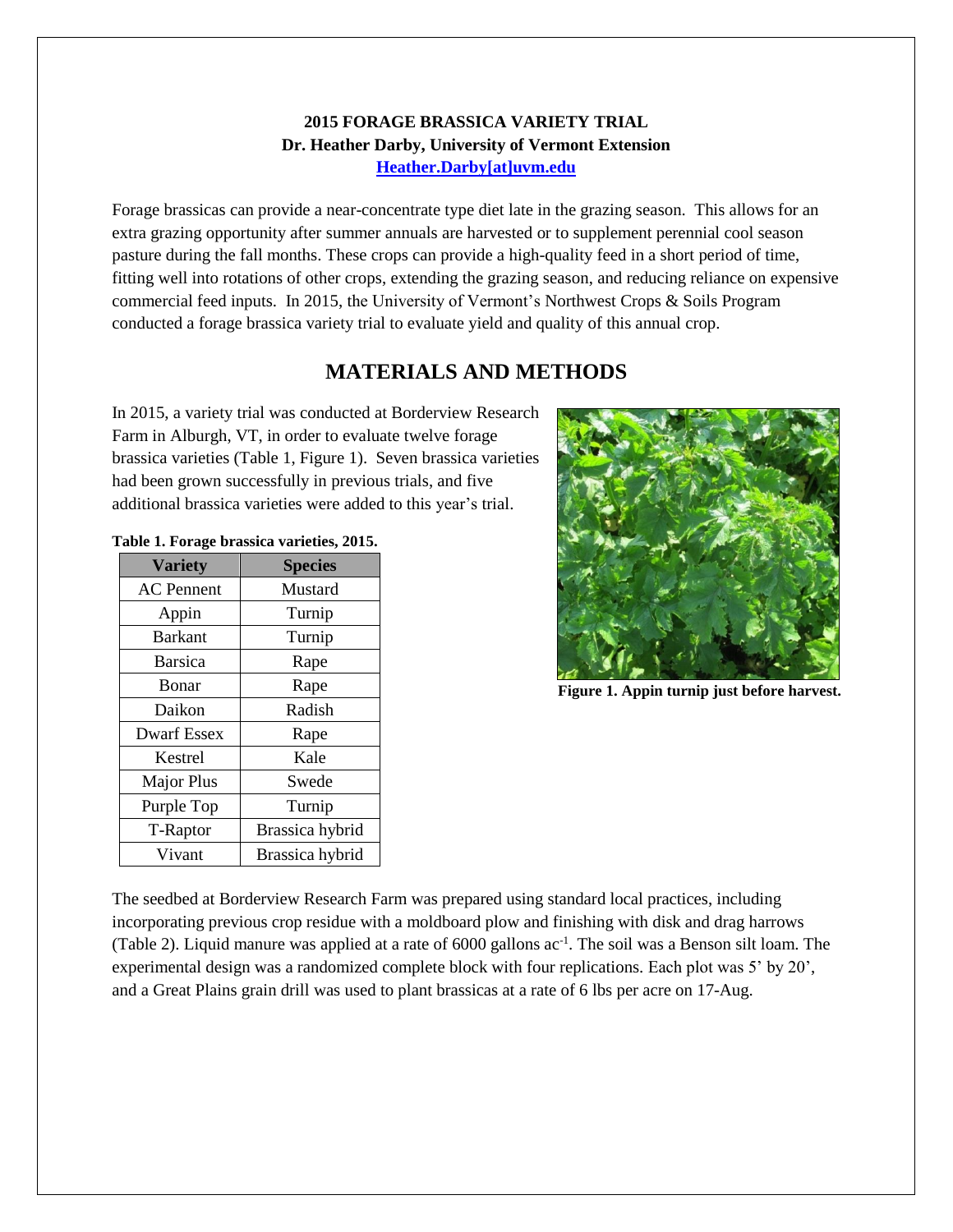| <b>Location</b>    | <b>Borderview Research Farm-Alburgh, VT</b> |  |  |  |
|--------------------|---------------------------------------------|--|--|--|
| Soil type          | Benson silt loam                            |  |  |  |
| Previous crop      | Spring barley                               |  |  |  |
| Tillage operations | Moldboard plow, disking, drag harrow        |  |  |  |
| Plot size (ft.)    | 5 x 20                                      |  |  |  |
| Replicates         | 4                                           |  |  |  |
| Planting date      | $17-Aug$                                    |  |  |  |
| Seeding rate       | 6 lbs $ac^{-1}$                             |  |  |  |
| Harvest date       | 8-Oct                                       |  |  |  |

|  |  |  | Table 2. Agronomic and trial information for the 2015 forage brassica variety trial. |
|--|--|--|--------------------------------------------------------------------------------------|
|  |  |  |                                                                                      |

Height and vigor were assessed on 8-Oct. Three heights were measured per plot and then averaged. Vigor was based on a visual rating with a 0–5 scale, where 5 represents excellent stand density and 0 represents no stand. All plots were hand harvested on 8-Oct to determine dry matter yields. A  $0.25$  m<sup>2</sup> quadrat was harvested per plot. Dried vegetation was ground with a Wiley laboratory mill. The coarsely-ground plot samples were brought to the lab where they were reground using a cyclone sample mill (1mm screen) from the UDY Corporation. A subsample of each was retained and analyzed at the University of Vermont's Testing Laboratory in Burlington, VT. Plot subsamples were analyzed for crude protein (CP), acid detergent fiber (ADF), neutral detergent fiber (NDF) and 30-hour digestible NDF (NDFD). The CP content of forages is determined by measuring the amount of nitrogen and multiplying by 6.25. The bulky characteristics of forage come from fiber. High fiber is negatively associated with forage feeding values since the less digestible portions of plants are contained in the fiber fraction. The detergent fiber analysis system separates forages into two parts: cell contents, which include sugars, starches, proteins, nonprotein nitrogen, fats and other highly digestible compounds; and the less digestible components found in the fiber fraction. The total fiber content of forage is contained in the neutral detergent fiber (NDF). Chemically, this fraction includes cellulose, hemicellulose and lignin. Because of these chemical components and their association with the bulkiness of feeds, NDF is closely related to feed intake and rumen fill in cows. Recently, forage testing laboratories have begun to evaluate forages for NDF digestibility (NDFD). Evaluation of forages and other feedstuffs for NDFD is being conducted to aid prediction of feed energy content and animal performance. Research has demonstrated that lactating dairy cows will eat more dry matter and produce more milk when fed forages with optimum NDFD. Forages with increased NDFD will result in higher energy values and, perhaps more importantly, increased forage intakes. Forage NDFD can range from 20-80% NDF.

Variations in yield and quality can occur because of variations in genetics, soil, weather, and other growing conditions. Statistical analysis makes it possible to determine whether a difference among treatments is real or whether it might have occurred due to other variations in the field. All data was analyzed using a mixed model analysis where replicates were considered random effects. At the bottom of each table, a LSD value is presented for each variable (e.g. yield). Least Significant Differences (LSDs) at the 10% level (0.10) of probability are shown. Where the difference between two treatments within a column is equal to or greater than the LSD value at the bottom of the column, you can be sure in 9 out of 10 chances that there is a real difference between the two values. Treatments listed in bold had the top performance in a particular column; treatments that did not perform significantly worse than the top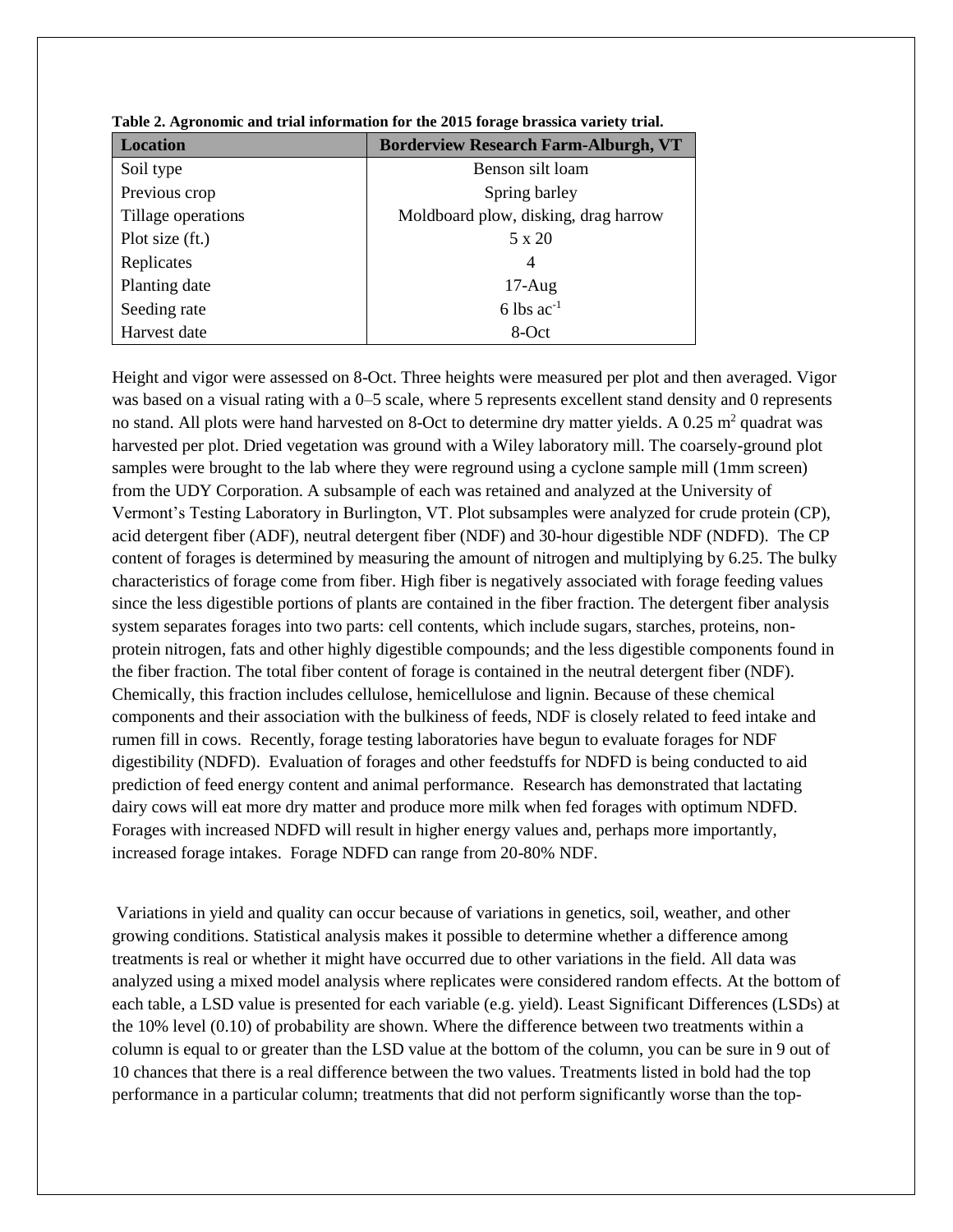performer in a particular column are indicated with an asterisk. In the following example, treatment A is significantly different from treatment C, but not from treatment B. The difference between A and B is equal to 400, which is less than the LSD value of 500. This means that these treatments did not differ in yield. The difference between A and C is equal to 650, which is greater than the LSD value of 500. This means that the yields of these treatments were significantly different from one another.

| <b>Variety</b> | Yield |  |  |
|----------------|-------|--|--|
| A              | 1600* |  |  |
| B              | 1200* |  |  |
| ⊖              | 950   |  |  |
| LSD(0.10)      | 500   |  |  |

#### **RESULTS**

Weather data collected with an onsite Davis Instruments Vantage Pro2 Weather Station at Borderview Research Farm in Alburgh, VT, are summarized for the 2015 forage brassica growing season (Table 3). August and September were warmer than the historical average (1981-2010), while October was slightly cooler. The warm fall overall resulted in 159 more growing degree days than the 30-year average, as calculated with a base temperature of 32°F. The 2015 fall growing season was also very dry, with 8.31 fewer inches of rain than normal between August and October.

| Alburgh, VT                       | August  | September | October |
|-----------------------------------|---------|-----------|---------|
| Average temperature $(^{\circ}F)$ | 69.7    | 65.2      | 46.5    |
| Departure from normal             | 0.9     | 4.6       | $-1.7$  |
|                                   |         |           |         |
| Precipitation (inches)            | 0.00    | 0.34      | 2.51    |
| Departure from normal             | $-3.91$ | $-3.30$   | $-1.09$ |
|                                   |         |           |         |
| Growing Degree Days (base 32°F)   | 1184    | 1010      | 464     |
| Departure from normal             | 45      | 152       | $-38$   |

**Table 3. Summarized weather data for 2015 – Alburgh, VT.**

Based on weather data from a Davis Instruments Vantage Pro2 with WeatherLink data logger. Historical averages are for 30 years of NOAA data (1981-2010) from Burlington, VT.

Average plant height ranged from 9.9 inches to 15.9 inches and differed significantly between varieties (Table 4, Figure 2). The tallest variety was the Daikon radish at 15.9 inches. Only the two shortest varieties (AC Pennent mustard at 11.1 inches and Major Plus swede at 9.9 inches) were significantly shorter than the tallest variety.

Vigor was assessed on a scale of 1-5. The Daikon radish and Bonar rape both had a vigor of 4.5, which was statistically similar to Vivant brassica hybrid (4.25), Kestral kale (4), Barsica rape (4), Dwarf Essex rape (3.75), Barkant turnip (3.5), T-Raptor brassica hybrid (3.5), and Appin turnip (3.5).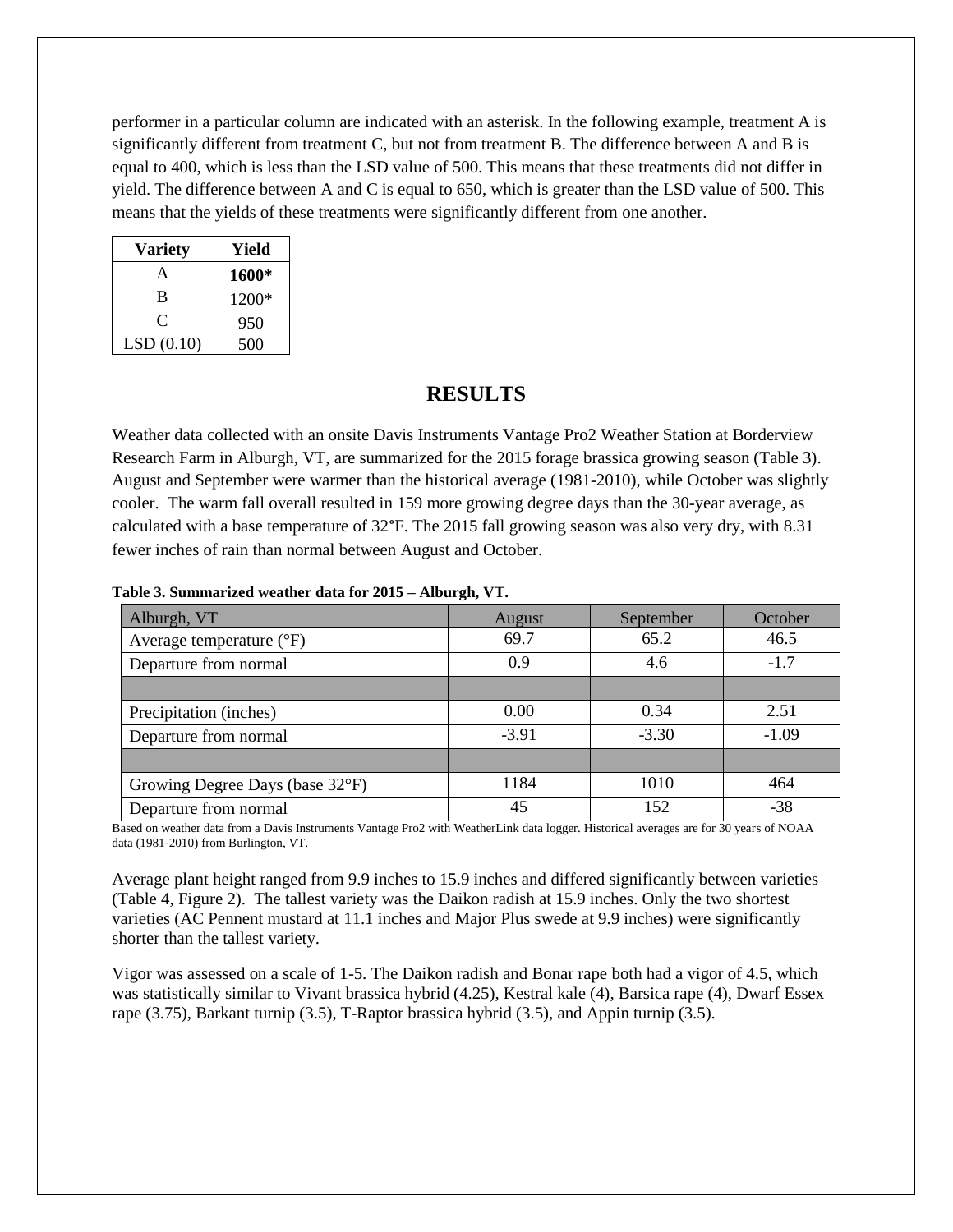

**Figure 2. Average yield and crude protein concentrations for 12 forage brassica varieties, Alburgh, VT, 2015. Treatments with the same letter did not differ significantly from one another (p=0.10).**

Brassica varieties differed significantly in forage quality characteristics and yield (Table 4, Figure 2). The average yield for the brassica trial was 1421 lbs of dry matter per acre. The Barsica rape had the highest yield (1932 lbs ac<sup>-1</sup>), which was statistically similar to Bonar rape (1858 lbs ac<sup>-1</sup>), Vivant brassica hybrid (1764 lbs ac<sup>-1</sup>), T-Raptor brassica hybrid (1662 lbs ac<sup>-1</sup>), Barkant turnip (1599 lbs ac<sup>-1</sup>), and Appin turnip (1520 lbs  $ac^{-1}$ ). The CP concentrations average 21.1%. The highest CP concentrations were the AC Pennent mustard at 25.4%. This was statistically similar to the Daikon radish (23.3%), Kestral kale (23.5%), and Major Plus swede (23.9%). The Barsica rape had the highest digestible fiber at 84.9% of NDF. This was statistically similar to Appin turnip (82.5%), Barkant turnip (82.5%), Bonar rape (83.2%), Major Plus swede (79.4%), and Purple Top turnip (81.2%). The low fiber levels and high fiber digestibility are characteristic of these crops.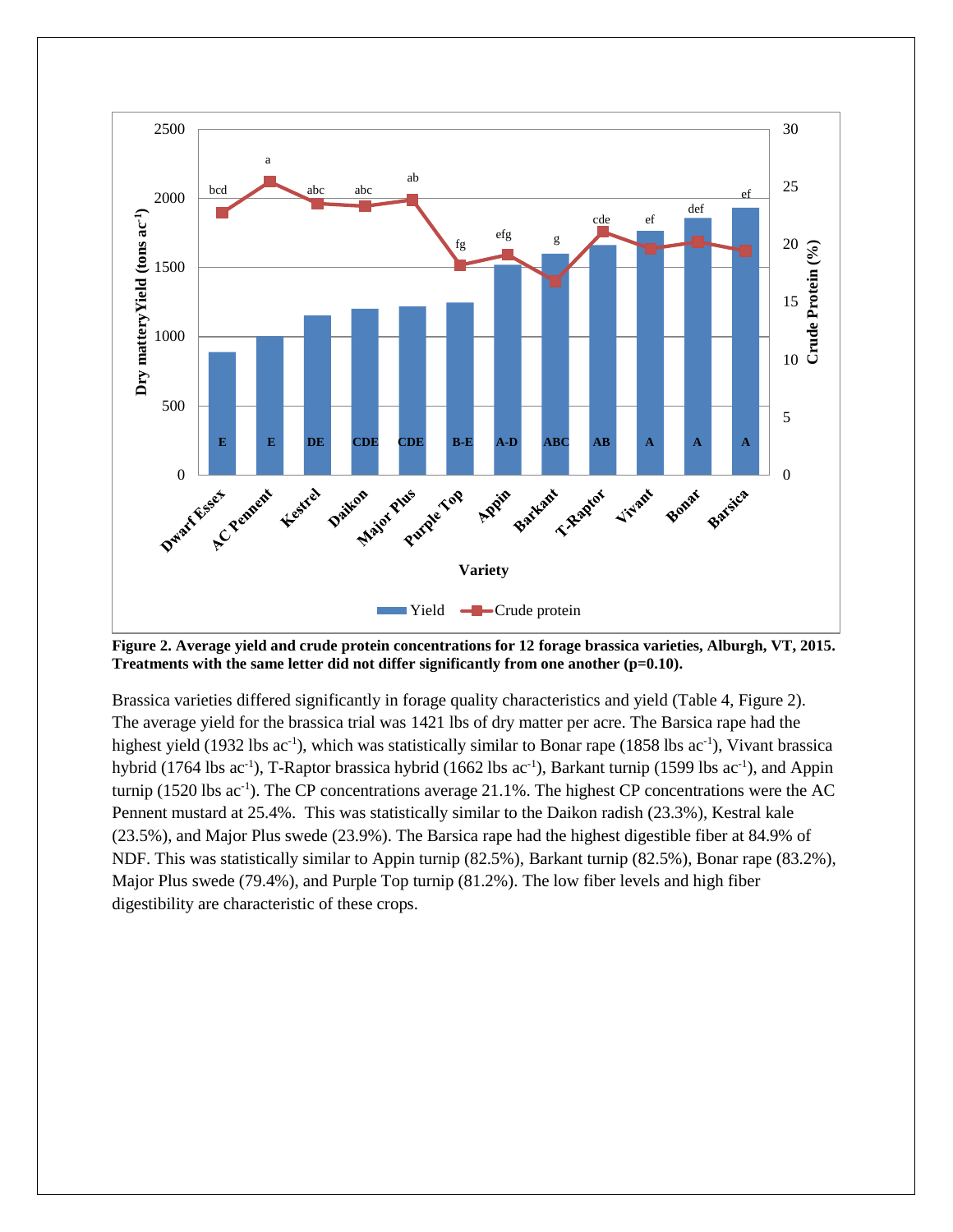| Variety            | Plant<br>height | Harvest dry<br>matter | Dry<br>matter<br>yield | Forage quality characteristics |            |            |             |
|--------------------|-----------------|-----------------------|------------------------|--------------------------------|------------|------------|-------------|
|                    |                 |                       |                        | CP                             | <b>ADF</b> | <b>NDF</b> | <b>NDFD</b> |
|                    |                 |                       |                        | $%$ of                         | $%$ of     | % of       | % of        |
|                    | inches          | $\%$                  | $1bs/ac^{-1}$          | DM                             | DM         | DM         | <b>NDF</b>  |
| <b>AC</b> Pennent  | 11.1            | 12.6                  | 1004                   | $25.4*$                        | 17.9       | 21.9       | 68.8        |
| Appin              | $15.2^*$        | 9.8                   | 1520 <sup>*</sup>      | 19.1                           | $14.8*$    | $15.7*$    | $82.5*$     |
| <b>Barkant</b>     | $14.8*$         | 12.0                  | $1600*$                | 16.8                           | $13.8*$    | $17.0*$    | $82.5*$     |
| <b>Barsica</b>     | $13.1*$         | 12.1                  | 1932*                  | 19.4                           | $15.5^*$   | $16.4*$    | $84.9*$     |
| Bonar              | $15.8*$         | 11.8                  | 1858*                  | 20.2                           | $15.2*$    | $16.0*$    | $83.2*$     |
| Daikon             | $15.9*$         | 8.4                   | 1203                   | $23.3*$                        | 16.5       | $17.2^*$   | 76.2        |
| <b>Dwarf Essex</b> | $14.1*$         | 13.0                  | 890                    | 22.7                           | $14.9*$    | $19.4*$    | 75.0        |
| Kestrel            | $12.4*$         | 12.2                  | 1154                   | $23.5*$                        | $15.4*$    | 19.7       | 76.2        |
| Major Plus         | 9.9             | 12.6                  | 1219                   | $23.9^*$                       | 16.7       | 23.7       | $79.4*$     |
| Purple Top         | $13.6*$         | 14.1                  | 1247                   | 18.2                           | $13.9^*$   | $17.0*$    | $81.2*$     |
| T-Raptor           | $14.3*$         | 11.0                  | $1662*$                | 21.1                           | 16.5       | $17.4*$    | 76.5        |
| Vivant             | $15.0*$         | 9.4                   | 1764*                  | 19.6                           | $15.5^*$   | $16.6*$    | 76.8        |
| LSD(0.10)          | 3.8             | <b>NS</b>             | 423                    | 2.5                            | 2.1        | 4.0        | 6.9         |
| Trial mean         | 13.8            | 11.6                  | 1421                   | 21.1                           | 15.5       | 18.2       | 78.6        |

**Table 4. Yield, dry matter content and forage quality characteristics for twelve forage brassica varieties, Alburgh, VT, 2015.**

Treatments indicated in **bold** had the top observed performance.

\* Treatments indicated with an asterisk did not perform significantly lower than the top-performing treatment in a particular column.

NS – No significant difference was determined between treatments.

## **DISCUSSION**

Forage brassicas have great potential as an additional grazing crop in the Northeast. While yields in this dry fall season were lower than in previous years of the forage brassica variety trials (an average of 1421 lbs ac<sup>-1</sup> in the 2015 trials compared to an average of 2243 lbs ac<sup>-1</sup> in the 2013 forage brassica trials), this study demonstrated that any of the trialed forage brassica varieties could be a strong addition to a feeding plan, providing valuable nutrition during seasonal feed shortages and reducing the need for imported feed.

Forage brassicas are known for the high CP content, energy and level of digestibility. Generally, higher yielding varieties had lower crude protein concentrations. While no variety was a top performer in terms of both yield and CP, several varieties were in the top performing category for both yield and fiber digestibility (Appin turnip, Barkant turnip, Barsica rape, and Bonar rape).

Yield and quality should both be taken into consideration before selecting a variety. The high overall levels of crude protein show that most forage brassicas have the potential to be a welcome addition to a fall grazing system. This highly digestible feed should be complemented with a more fibrous feed. The brassica crops would likely be grazed in short time increments to reduce the potential for herd health